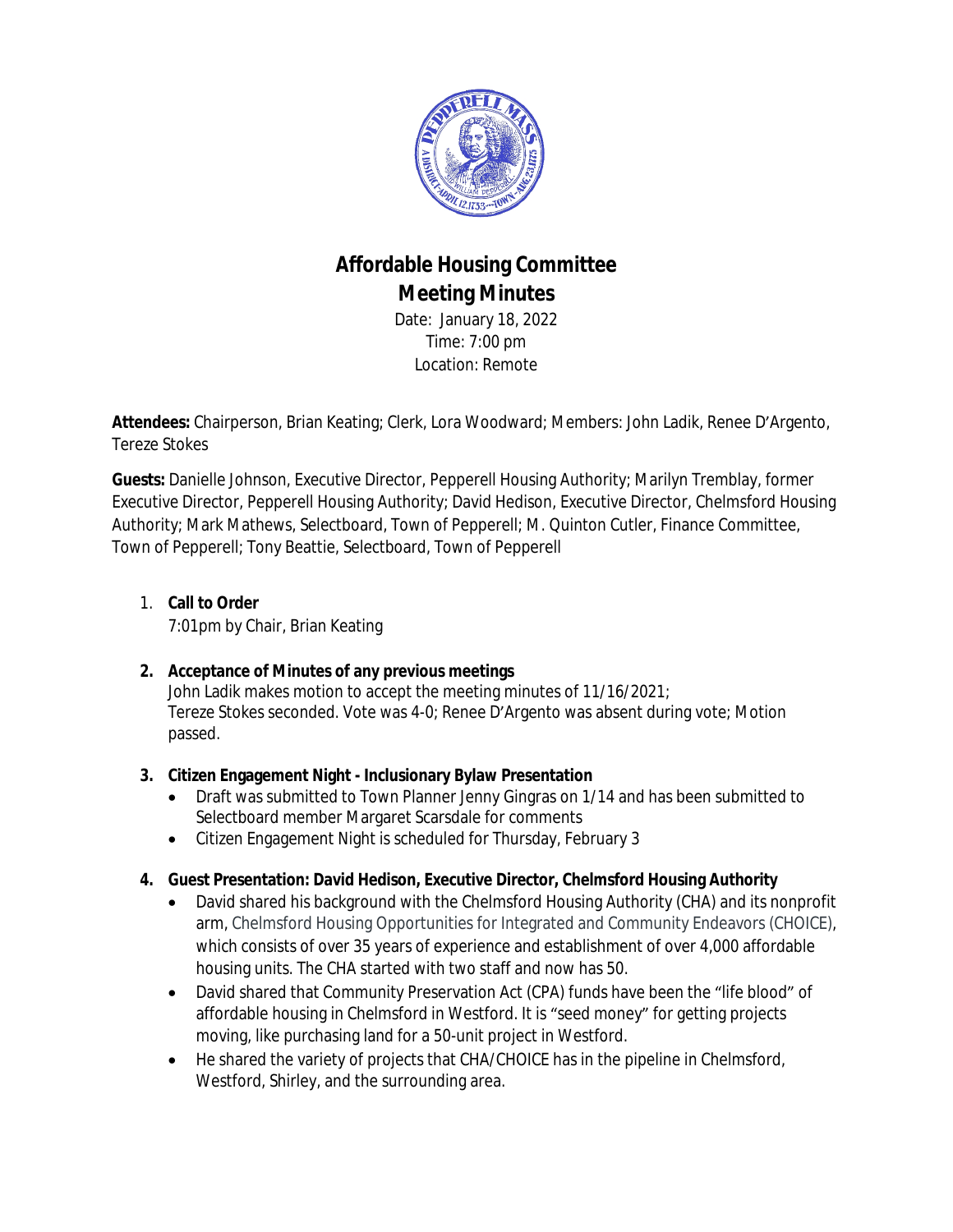- He shared how DHCD funding works by describing four doors: Door #1 is for projects with 30-55 units and that are in line with DHCD goals. Funding could be \$15-20 million and may need to be presented to DHCD multiple years in a row. If it clearly matches with their funding goals, it may get funded by year three. Door #2 is considered "supportive housing development", which is often 12-20 units of housing for a specific population that need housing. It is a "smaller door" and not many projects are funded each year. Often a developer comes forward with a partner; Door #3 is the Community Scale Initiative Program, which is for less than a dozen units; Door #4 is if there is money left over then a mini round is offered to projects that are already site appropriate, like having access to sewer and other utilities.
- David shared that DHCD is never going to fund affordable housing through the housing authority because the housing authority needs to pay prevailing wage, and he's found it is better to run affordable housing projects through a nonprofit, which is why he created CHOICE.
- David said, "If you engage with the right people and ask good questions, you can make it happen!"
- He shared how important it is to understand the definition of "affordable housing" when speaking with different entities. It can mean 80% of area median income, which for a town like Lancaster is still \$1600 to \$1800 per month for a one-bedroom unit. He wants to see affordable housing built at 60% area median income (AMI) as the high end and 30% at the low end.
- If building rental units, Pepperell is given local preference and CHA can assign up to eight vouchers to an affordable apartment building. The subsidy is for 20 years, so residents are paying just 30% of their income.
- For projects targeting residents at 60% AMI, David shared that the only way it works for a developer is if you are doing a good size project with density bonus, and able to generate enough on market rate rental to offset
- How does the housing voucher system work? We've increased our number of vouchers by 20%; need to apply to every single funding round; must be active, can't expect the government to send them to you; the market is so difficult right now because there are not housing options; project-based subsidies might be better than tenant based subsidies; a voucher may have only gone up to \$1400-1500, he can get it up to \$1900.
- Renee asked about affordable home ownership possibilities. David said they are possible with smaller homes on town owned land. He described a 24-unit condo project in Westford that he encouraged the town not to do, but the town moved forward anyway and now 10 years into the deal, some of the residents cannot afford higher HOA fees for maintenance and snow removal. Four residents that are better off financially are vocal and angry that not everyone can absorb an increase in condo fees and some units are not being well maintained. He said it is a model to be wary of; smaller size units are better than single family for 100% ownership.
- David reviewed the draft Inclusionary Zoning (IZ) Bylaw for Pepperell and felt the payment in lieu was high. He offered other comments to Town Planner Jenny Gingras.
- David described that affordable housing rental restrictions are often written for 20 years and get renewed. The landlord gets full benefit of voucher.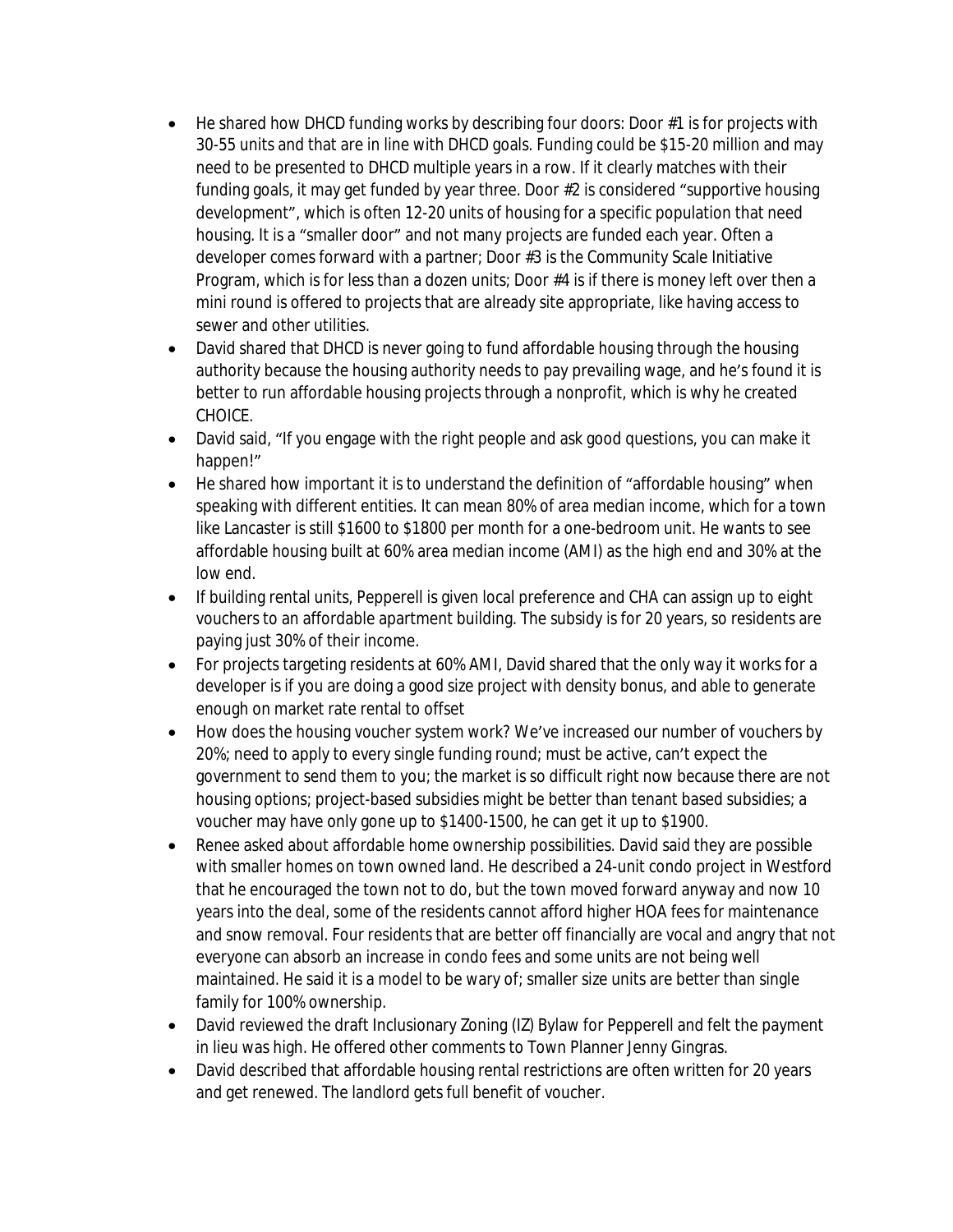- David described that the Westford Affordable Housing Committee (AHC) has set up meetings that overlap with the Affordable Housing Trust (AHT). CPA funds were the vehicle to fund the trust. Overlapping meetings offered strong communication between the project cheerleaders (AHC) and the banker (AHT). A process could be created where developers that request funding would be asked "did you go to the AHC for support?" The AHT can vote based on a recommendation from AHC.
- Marilyn Tremblay, former ED of Pepperell Housing Authority (HA), asked how the HA could work with AHC. David said that it all depends. For example, if it is a rental project, then the HA could help with referrals; HA may not have experience managing the funding sources, so it all depends on the capacity of HA; they can be a cheerleader of projects that meet the needs of the community.
- Marilyn shared that Pepperell needs more family units; there are currently just seven family units.
- David shared that many communities want to go straight to senior housing rather than family housing, and then miss the real community need.
- Mark Mathews asked what is the secret sauce for finding good quality developers?
- David shared that the town should specify what it is after and to bring together people that can guide the local volunteers and staff that can talk in real terms of what is needed.
- Brian asked about creating a local nonprofit to help with building affordable housing. David shared that if there is a desire for a local nonprofit then they would need to partner with someone who has experience doing the work. He went on to say that 24 years ago they formed CHOICE and it would be next to impossible to redo it again. For some communities, CHOICE is the lead and the local entity that wants to learn comes in as a partner. CHOICE's dance card is booked for the next five years.
- Brian shared that Pepperell needs to get its AHT going. Mark shared that Town Administrator Andrew MacLean is looking for residents with banking background.

#### **5. Affordable Housing Project Proposal**

- Al Patenaude, local contractor and Planning Board (PB) member, met with Brian and Tony recently to share an affordable housing project he is planning for land he owns on Railroad Street near the Town's main business district, Railroad Square. He would like to build a 33 unit housing rental building of 100% affordable one-bedroom units. He needs a comprehensive permit from the Selectboard. The committee discussed how the onebedroom unit proposal would help the town towards its need to develop more affordable housing but would encourage Al to consider adding two- and three-bedroom units as well.
- Marilyn shared again that Pepperell needs more family units; Pepperell has 60 elderly units and seven family units; Pepperell only has two state vouchers. (Pepperell Housing Authority's 67 units are State Subsidized and there are also two state vouchers, which are different than Section 8 vouchers that David was talking about. Those are Federal.) She shared that it would be good if the units Al proposed were section 8 housing. In that circumstance, the landlord needs to agree to accept the vouchers but they would know they are going to get paid a certain amount of money each month (tenant puts in 30% of their income, state covers the rest);
- Renee What kind of support is the selectboard willing to give at such an early stage? Tony shared that they are supporting his interest in building affordable housing.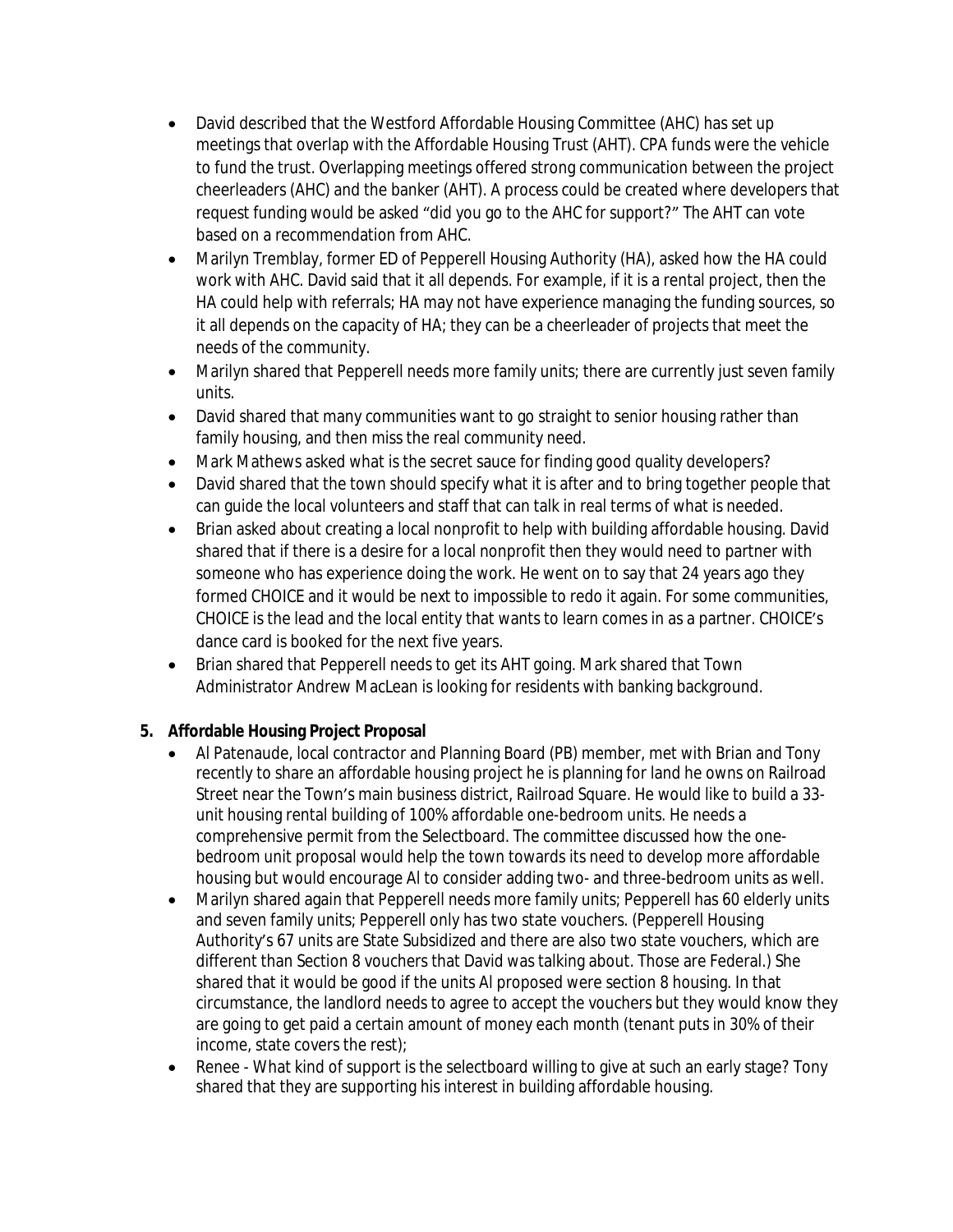- Quinton asked Marilyn what the basis for her claim is that Pepperell needs more family housing. Marilyn shared that the HA has a long waiting list for people that have applied for low income family housing; when units become available, the HA tends to place young families and they stay for 18-20 years; elderly units have more turnover; having just seven units, the HA has families that have been on the list for years; these hundreds of people are mostly local, some are from out of town; veterans are placed first, then locals, then outsiders;
- Renee brought up that the fastest growing population in Pepperell based on her research was 1-2 bedroom then family
- The term "elderly units" also includes the non-elderly disabled and 35% of elderly units need to be rented to non-elderly disabled
- Marilyn shared that Pepperell is considered a "bedroom community" and that people come here to raise their families; low-income family units are essential for Pepperell
- Lora asked Marilyn to read the Housing Production Plan and to add notes to it to help the AHC tell the Pepperell story
- Renee said that residence service coordinators are essential to the success of families in low-income housing.
- Marilyn shared that David Hedison is "unbelievable and good to have on our side"
- Tony shared that Town staff and community members are actively discussing the best distribution of federal American Rescue Plan Act (ARPA) funding for Pepperell. Its purpose is to improve life in our community. Tony asked Marilyn and the AHC if there was a need for ARPA funds to support affordable housing. Can it fund the AHT fund? Brian shared a variety of ideas on what could be covered. \$3,600,000 from ARPA – AHC wants 10% for AHT
- Brian will draft a letter to the Selectboard suggesting ARPA funding be used to kick start the AHT fund; Renee and Tereze to review before it is sent to the Selectboard within the next two weeks.
- Brian shared that affordable housing is as an economic development tool and how it is important to balance low- and moderate-income housing; it will help build Pepperell economically.
- Renee says we need to start with where there is a deficit, referring to the need for one- and two-bedroom units.
- Tereze would like to have a guest speaker from Coalition for a Better Acre attend the next meeting; 7:05pm
- Marilyn brought up that the Old Methodist Church on Chapel Hill Road had approached her for senior housing; Marilyn then reached out to DHDC and they never responded; Tony thinks it is a great opportunity for housing and offered to reach out to his contact; Brian warned that it's an old building with old equipment, and shared that sometimes its better to use the land
- Brian shared that the next steps are to get a list of town-owned property; town needs to declare it as surplus property; could AHC take access control; create an RFP; see what developers come up with;
- Tax title properties are tiny; take low-hanging fruit and running with it; work with DPW because infrastructure is needed
- John to ask assessor for list of properties what kind of reception we would have with Maureen Bolger – what could be available most easily?
- Brian to encourage Al Patenaude to attend next AHC meeting and present after the guest speaker